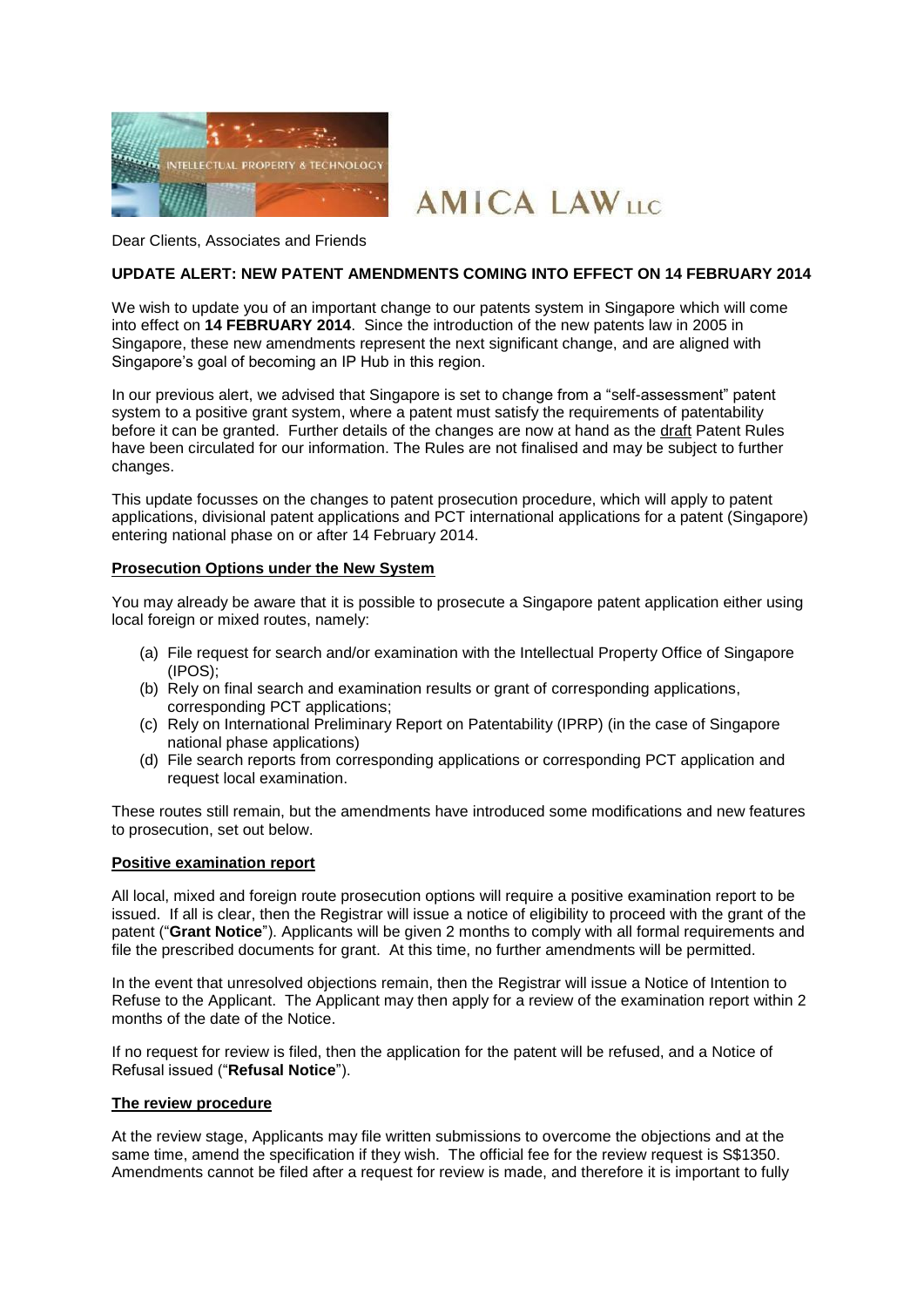consider the case that you wish to put forward when submitting the request for review. It is possible to apply for an extension of time as of right, of up to 6 months to file the request for review.

The Examiner will then review the examination report together with the amendments, if any, and then issue an examination review report ("**Review Report**") setting out the Examiner's decision and reasons for the same. The Review Report will then be sent to the Applicant, together with either a Grant Notice or a Refusal Notice. In the event of a positive result, the Applicant will have 2 months to comply with the Grant Notice.

## **Foreign Route: Related national phase applications**

One anomaly in our current patent system is though Applicants can rely on final results or grant from approved countries, there must be a priority link with the Singapore application. The amendments now recognise as corresponding applications, "related national phase applications", which derive from the same PCT application as the Singapore national phase application, but do not have any priority claim. This would seem sensible given that the final results or patent grant are relevant to Singapore prosecution.

# **One Prosecution Track: New Timelines**

With the new amendments, the timelines for prosecution have been simplified. There is only one prosecution track, and no longer a choice of fast track and slow track. The diagram below shows the different routes and deadlines.



## What if objections are raised in a Written Opinion?

If objections are raised in a Written Opinion, 5 months will be given to respond to a written opinion issued for a local examination or search and examination report. If the written opinion is issued for a supplementary examination report, then 3 months will be given to respond. If no response is filed, then the written opinion will become the final examination report.

All in all, the examination report must be issued within 18 months from the date of the Registrar's invitation to file a response to a first written opinion, or a considerably shorter 6 months after the invitation in the case of a supplementary examination report.

### **Request for supplementary examination report**

Currently, there is no examination when Applicants rely on final results of search and/or examination or grant from approved foreign countries. Under the new system, Applicants need to request supplementary examination in addition to submitting the final results or grant as mentioned above. This is to ensure that the invention is patentable under Singapore law. The deadline to file the request is 54 months from the earliest declared priority date or, where there is no priority date, the date of filing the application.